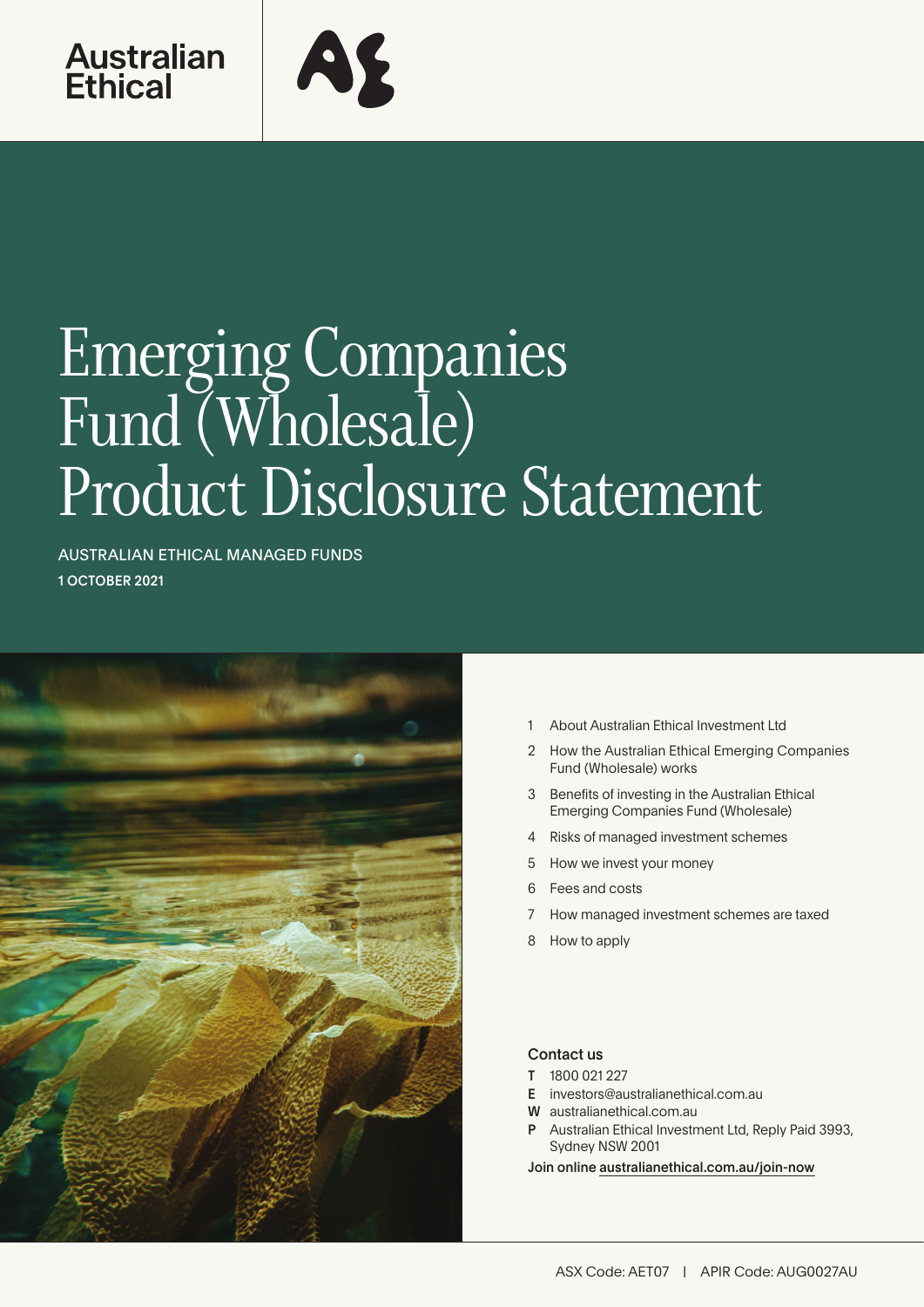#### <span id="page-1-0"></span>Important...

This Product Disclosure Statement (PDS) is issued by Australian Ethical Investment Ltd (ABN 47 003 188 930, AFSL 229949), the Responsible Entity of the Australian Ethical Emerging Companies Fund (ARSN 606 254 157).

The information in this PDS is up-to-date at the time of preparation. However, information in this PDS is subject to change from time to time. A copy of this PDS and updated information (if not materially adverse) can be obtained, free of charge, by going to australianethical.com.au/managed-funds/pds, or by calling us on 1800 021 227.

The offer made in this PDS is made only to persons receiving this PDS in Australia or New Zealand (electronically or otherwise).

### Retail investors

If you are a retail investor you should read the Australian Ethical Emerging Companies Fund PDS. This can be found on our website at australianethical.com.au/managed-funds/pds/

This PDS is a summary of the significant information you need to make a decision. It includes references to important information that forms part of the PDS and is included in the Managed Funds Additional Information Booklet. The Managed Funds Additional Information Booklet can be found on our website: australianethical.com. au/managed-funds/pds/ or by contacting us on 1800 021 227.

You should consider this other important information before making your decision. The information provided in the PDS is general information only and does not take account of your personal financial situation or needs. You should obtain financial advice tailored to your personal circumstances.

# 1 About Australian Ethical Investment Ltd

Australian Ethical Investment Ltd (Australian Ethical) is a publicly listed funds management company, which has a long history of actively seeking out investments that are positive for society and the environment and avoiding investments in harmful activities. Since pioneering ethical investment in Australia in 1986, Australian Ethical has grown to manage investments and superannuation on behalf of over 60,000 investors.

# Ethical investment is our only business

Australian Ethical believes the more money doing good for the planet, the better. Since 1986, Australian Ethical has been influenced by the 23 principles of the Australian Ethical Charter to invest in ethical and responsible initiatives that can have a positive impact on the planet, while achieving competitive long-term returns. Australian Ethical avoids investments in corporations that operate in harmful industries such as coal, oil, weapons, tobacco, gambling or are involved in human rights abuses. The Charter not only drives Australian Ethical's investment choices, but underpins every aspect of our business practices.

Investments are across a broad spectrum of sectors ranging from new environmental and energy technologies to education, health and financial services. Further information on our ethical investment style, including thresholds for our exclusions is available at australianethical.com.au/ethical-criteria.

Australian Ethical strives to be a leader among ethical and responsible funds. Australian Ethical is a signatory to the United Nations' Principles for Responsible Investment, and Australian Ethical's funds have achieved certification by the Responsible Investment Association of Australasia (RIAA)<sup>1</sup>.

Australian Ethical is one of the founding B Corporations in Australia and in 2014 the first company listed on the ASX to receive B Corporation certification. Each year since then, Australian Ethical has been included on the B Corporation 'Best for the World Honorees' which lists the top 10% of all certified B Corporations globally.

Australian Ethical believe it's important for businesses to play a leadership role in making the world a better place, not just to make profit. That's why Australian Ethical sets aside 10% of its after-tax profits (before bonus expense) every year to put back into the community via Australian Ethical's community grants program, through Australian Ethical's registered charity, the Australian Ethical Foundation Limited (ABN 14 607 166 503). This initiative provides financial support to not-for-profit and social impact organisations that contribute to humanitarian, environmental and animal welfare efforts in Australia and overseas.

# **2 How the Australian** Ethical Emerging Companies Fund (Wholesale) works

You should read... the important information about how the Australian Ethical Emerging Companies Fund (Wholesale) works before making a decision. Go to Section 2 of the Additional Information Booklet. The material relating to how the Fund works may change between the time when you read this PDS and the day when you acquire the product.

When you invest your money in a managed fund like the Australian Ethical Emerging Companies Fund (Wholesale) (the Fund), your money is pooled together with other investors' money. A team of investment professionals invest and manage this money on behalf of all investors in the Fund in a range of assets.

The Fund is divided into units and these units are used to identify and value each investor's investment in the Fund. The amount you invest is used to buy units in the Fund. The number of units allocated to you depends on the amount you invest and the value of a unit on that day. The number of units you hold will increase if you make additional investments or reinvest your distributions. If you make a withdrawal, units will be redeemed and the number of units you hold will decrease.

#### Investor classification

Under the Fund's constitution, we are able to issue different classes of units. At our discretion we will provide wholesale and larger investors with a different class of units provided specified conditions are met.

To be classified as a wholesale investor, a direct investor in the Australian Ethical High Growth Fund must maintain a minimum of \$25,000 in the High Growth Fund.

This PDS applies to the wholesale class of units. You should refer to the Australian Ethical Emerging Companies Fund PDS if you are a retail investor.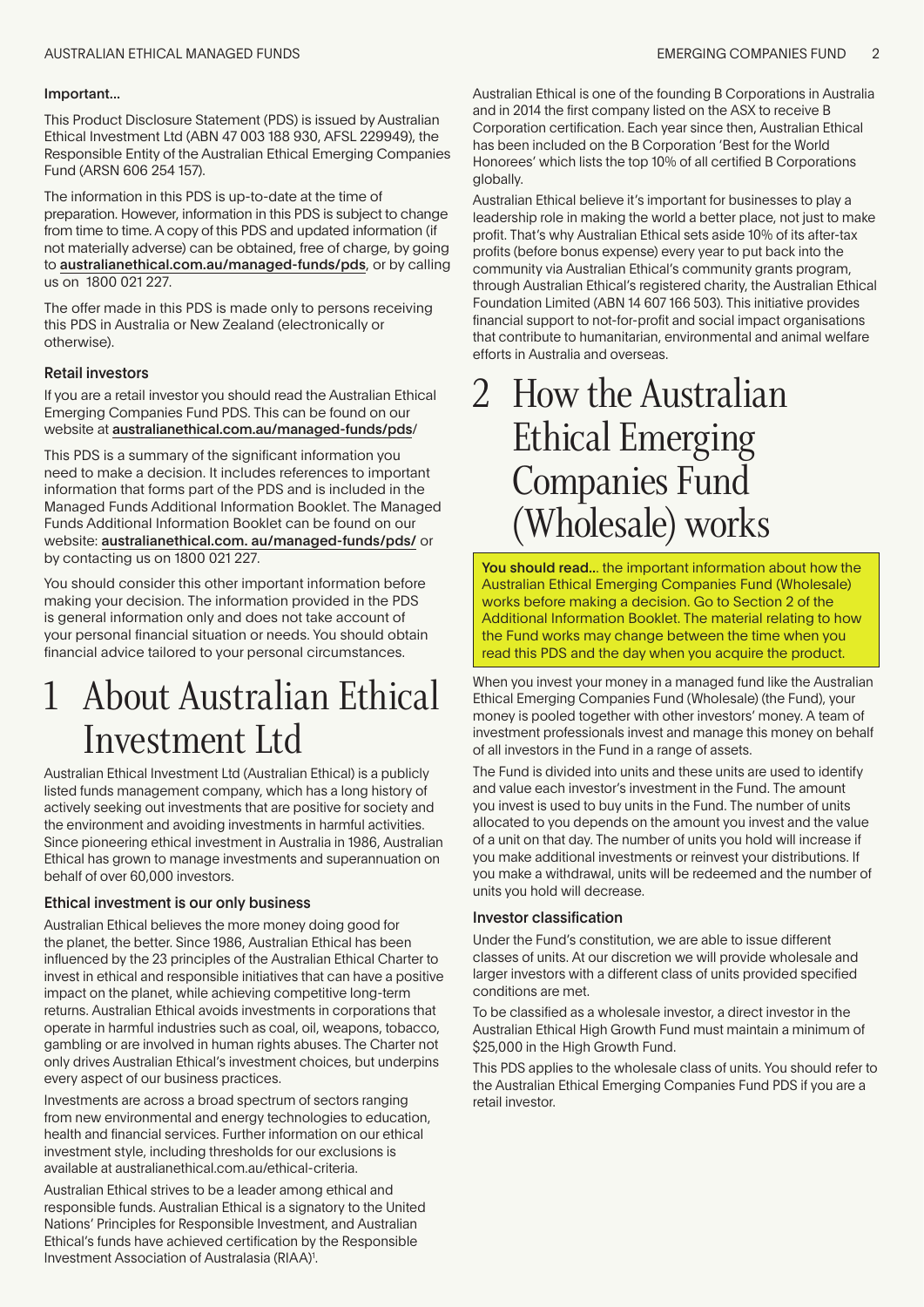### <span id="page-2-0"></span>Calculating unit prices

The unit price is the dollar value of each unit. New unit prices are calculated every business day by dividing the net value of the assets of the Fund by the number of units issued. The value of units will change as the market value of the assets in the Fund increase or decrease in value.

A buy price is used when you purchase units and a sell price is used when you redeem units. The buy and sell prices differ to cover the transaction costs when you buy or sell units so that these costs are not passed onto other investors.

Daily unit prices are available at: australianethical.com.au/ managed-funds/unit-prices/

#### mFund settlement service

Australian Ethical is a member of the mFund Settlement Service (mFund) operated by the Australian Securities Exchange (ASX).

When and while the Fund is admitted as an mFund product under the ASX Operating Rules, investors can buy and sell units in the Fund. mFund uses CHESS, ASX's electronic settlement system to receive and process applications for and withdrawals of units in the Fund through ASX brokers (or financial advisers using a stockbroking service).

Through mFund, the minimum initial investment in the Fund is \$25,000. Additional investments must be a minimum of \$1,000. The Fund also offers a Regular Investment Plan.

Further information about mFund can be found at: australianethical.com.au/managed-funds/mfunds/

#### Making investments and withdrawals

The minimum investment and withdrawal amounts are noted in the table below. You can increase your investment by starting a Regular Investor Plan or by making additional investments at any time.

Minimum investment and withdrawal amounts\*

|                                                           | <b>Direct</b><br>Investors | mFund<br>Investors |
|-----------------------------------------------------------|----------------------------|--------------------|
| Starting Investment and<br>minimum balance                | \$25,000                   | \$25,000           |
| Additional investments                                    | Ŝ1                         | \$1,000            |
| Monthly Regular Investor Plan<br>Investments <sup>^</sup> | \$100                      | \$100              |

\* Australian Ethical may accept lesser amounts at its discretion.

^ Deducted from your personal bank account.

Withdrawals can be made at any time by completing the Withdrawal Form available on our website or by making a withdrawal request through mFund with your licensed broker. There is no minimum withdrawal amount.

In most situations we will make payment to your nominated Australian bank account within seven business days of receiving a payment request.

There may be some circumstances when withdrawals may take longer, such as in July and January when the distributions are calculated, if there is a freeze on withdrawals, or where the Fund is illiquid.

#### Processing your transactions

The close of business unit price will be used for applications or withdrawal requests received before 3pm (Sydney time) on a business day. Applications or withdrawals received after 3pm (or on a day other than a business day) are processed using the close of business price for the following business day.

Applications and withdrawals received via a platform or mFund may have a different processing cut-off time applied. You should contact your financial adviser or broker to determine if a different cut-off time may apply for applications or withdrawals.

#### Income distributions

Payments of net income earned by the Fund are distributed to you every six-months, typically in July and January. Australian Ethical as the Responsible entity has discretion whether to declare a half yearly distribution. The distributable income may include interest, dividends, foreign income, realised net capital gains and other income.

The amount of income you receive will be proportionate to the number of units you hold relative to the number of units on issue at the end of the distribution period. The amount will vary from yearto-year and on occasion, no distribution may be made.

Income can be reinvested or paid to your nominated Australian bank account. If no selection is made or we are unable to pay it to you for any reason, your income will be automatically reinvested and additional units in the fund purchased in your name.

# 3 Benefits of investing in the Australian Ethical Emerging Companies Fund (Wholesale)

You should read... the important information about the benefits of investing in the Australian Ethical Emerging Companies Fund (Wholesale) before making a decision. Go to Section 3 of the Additional Information Booklet. The material relating to the benefits of the Fund may change between the time when you read this PDS and the day when you acquire the product.

#### Significant features

### Investment strategy

Australian Ethical offers investors the opportunity to invest in a diversified portfolio of shares in small capitalisation companies on the basis of their social, environmental and investment credentials. The Fund utilises an active stock-picking management style with stocks selected for capital growth rather than income. All stocks are chosen on the basis of relative value where we deem the risks are being adequately priced.

### Our unique investment process

Australian Ethical believes in the transformative power of money to achieve both positive social and environmental outcomes. The Australian Ethical Charter, influences our ethical investment decisions - what we seek to invest in and what we look to avoid and also guides our corporate activities beyond our funds.

However, a decision based on ethics alone is not enough. To benefit our investors, an investment is only made if it meets the investment criteria for portfolio inclusion with the expectation that all underlying portfolios will generate competitive investment returns over the long term.

Australian Ethical's Investment and Ethics research teams work together to provide our investors with an ethical portfolio that aims to generate competitive returns over the long term. Many investment funds invest in industries or companies that harm people, planet or animals such as investments in old growth forest logging, weapons, tobacco, gambling and unsustainable mining. Avoiding these areas, we seek investments in emerging growth sectors such as (but not limited to) renewable energy, technology, efficient transport, recycling and health. Investments are across a broad spectrum of sectors ranging from new environmental and energy technologies to education, health and financial services.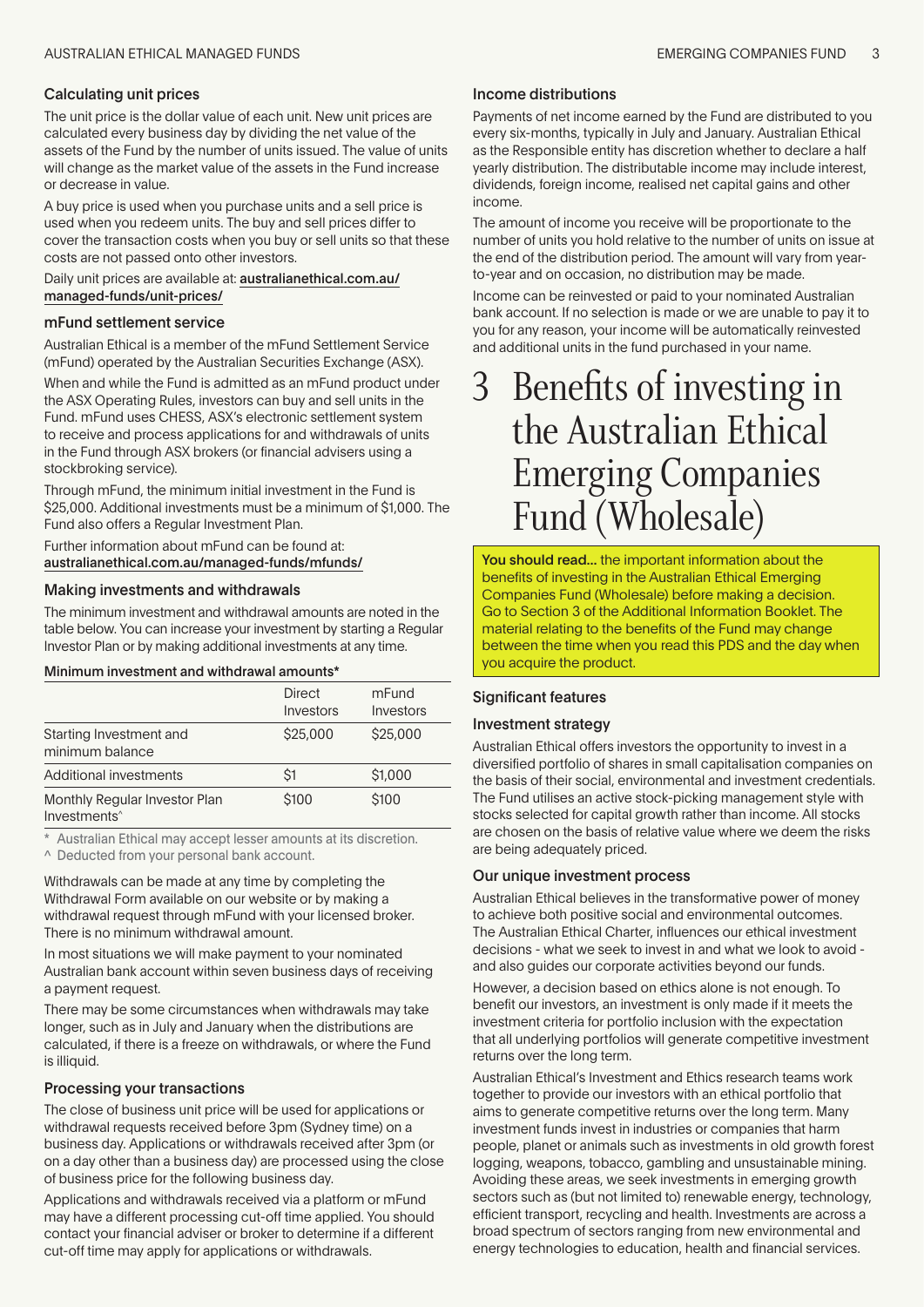Further information on our ethical investment style is available at australianethical.com.au/ethical-approach

#### Certified Responsible Investment

Australian Ethical's Managed Funds have been certified by RIAA according to the strict disclosure practices required under the Responsible Investment Certification Program.

RIAA's RI Certification Symbol signifies that a product or service offers an investment style that takes into account environmental, social, governance or ethical considerations. The Symbol also signifies that Australian Ethical Managed Funds adheres to the strict operational and disclosure practices required under the Responsible Investment Certification Program for the category of Asset Manager. The Certification Symbol is a Registered Trade Mark of the Responsible Investment Association Australasia (RIAA). Detailed information about RIAA, the Symbol and Australian Ethical Managed Funds methodology and performance can be found at www.responsiblereturns.com.au, together with details about other responsible investment products certified by RIAA1 .



1 The Responsible Investment Certification Program does not constitute financial product advice. Neither the Certification Symbol nor RIAA recommends to any person that any financial product is a suitable investment or that returns are guaranteed. Appropriate professional advice should be sought prior to making an investment decision. RIAA does not hold an Australian Financial Services Licence.

CERTIFIED BY RIAA

The Australian Ethical Charter<sup>1</sup> addresses environmental and social considerations. The Charter sets out the types of activities we seek to support, and the types of activities we seek to avoid.

### The Fund shall seek out investments which provide for and support:

- a. the development of workers' participation in the ownership and control of their work organisations and places
- b. the production of high quality and properly presented products and services
- c. the development of locally based ventures
- d. the development of appropriate technological systems
- e. the amelioration of wasteful or polluting practices
- f. the development of sustainable land use and food production
- g. the preservation of endangered eco-systems
- h. activities which contribute to human happiness, dignity and education
- i. the dignity and well-being of non-human animals
- j. the efficient use of human waste
- k. the alleviation of poverty in all its forms
- l. the development and preservation of appropriate human buildings and landscapes.

#### The Fund shall avoid any investment which is considered to unnecessarily:

- i. pollute land, air or water
- ii. destroy or waste non-recurring resources
- iii. extract, create, produce, manufacture, or market materials, products, goods or services which have a harmful effect on humans, non-human animals or the environment
- iv. market, promote or advertise, products or services in a misleading or deceitful manner
- v. create markets by the promotion or advertising of unwanted products or services
- vi. acquire land or commodities primarily for the purpose of speculative gain
- vii. create, encourage or perpetuate militarism or engage in the manufacture of armaments
- viii. entice people into financial over- commitment
- ix. exploit people through the payment of low wages or the provision of poor working conditions
- x. discriminate by way of race, religion or sex in employment, marketing, or advertising practices
- xi. contribute to the inhibition of human rights generally.

1 © 1986: Australian Ethical Investment Ltd (ABN 47 003 188 930; AFSL 229949). Except as expressly permitted by the Copyright Act 1968 (Cth) no part of this Charter may be reproduced in any form or by any process without the written permission of Australian Ethical Investment Ltd.

#### Significant benefits

#### Management – ethical investment professionals

The Fund provides access to a professionally managed investment portfolio that takes account of ethical factors (including environmental and social impact plus corporate governance), so that you can invest knowing your money is involved in positive activities.

#### Governance – looking after your investment

The operations of the Fund, including the rights, responsibilities and duties of Australian Ethical and investors, are governed by its constitution and the *Corporations Act 2001*.

### Communications – staying in touch with you

You can keep track of your investment in the following ways;

- via our website australianethical.com.au/managed-funds, which provides all the information that is material for our Managed Funds;
- through statements issued twice yearly; and
- by using our secure online account access system, InvestorServe; and
- by subscribing to our monthly and quarterly investment commentary reports.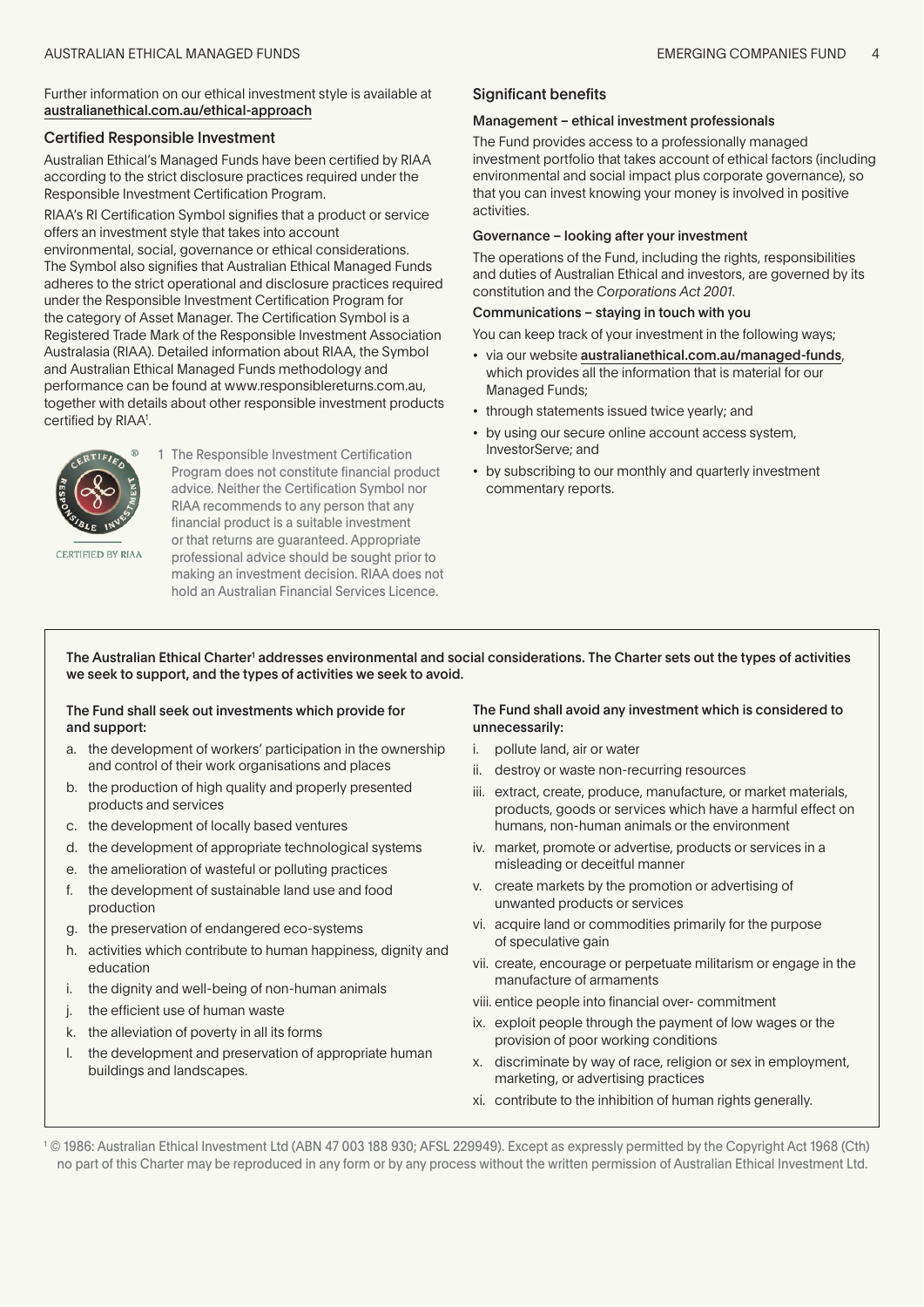# <span id="page-4-0"></span>4 Risks of managed investment schemes

You should read... the important information about the significant risks of managed investment schemes before making a decision. Go to Section 4 of the Additional Information Booklet. The material relating to the significant risks of managed investment schemes may change between the time when you read this PDS and the day when you acquire the product.

Investing in a managed fund carries risks, like any investment.

The level of risk and the returns will depend on the assets the Fund invests in. Assets with the highest long-term returns may also carry the highest level of short-term risk.

There are also some risks involved when investing through a managed fund that you may not face if you invested directly. These include the managed fund terminating, fees and expenses changing, the Responsible Entity being replaced, or a change in the investment professionals managing the fund. Additionally, a managed fund may give different results from investing directly because of the treatment of income or capital gains within the managed fund, and as a result of other investors investing in and exiting the fund.

The significant investment risks for the Australian Ethical Emerging Companies Fund (Wholesale) are:

Asset class risk: The risk associated with the type of assets the Fund invests in, which behave differently over time. Shares, for example, tend to provide higher returns over the long-term, but are more likely to fall in value over the short-term when compared to other asset classes.

Cash investments are less likely to fall in value over the shortterm, but tend to offer lower returns than shares over the long-term.

Specific security risk: The risk associated with individual investments. For example, the price of a particular share may fall in value or perform below expectations.

Liquidity risk: The risk that the Fund does not have enough 'cashlike' assets or is unable to sell assets (without significant losses) to meet withdrawal requests in a timely manner.

Market risk: The risk that changes in economic, technological and political conditions will affect the value of investment markets and therefore the Fund. Other factors such as a decline in market sentiment and unexpected events can also significantly affect markets.

Currency risk: This is the risk that changes in foreign currency exchange rates will impact the value of the international investments held in the Fund. The Fund is unhedged. As a result, the value of the Fund's international investments in Australian dollars will vary as exchange rates vary. At our discretion we may, in the future, hedge some or all of the currency exposure.

Derivatives risk: The value of a derivative is derived from the value of an underlying asset and can be highly volatile. Changes in the value of derivatives may occur due to a range of factors that include rises or falls in the value of the derivative in line with movements in the value of the underlying asset, potential liquidity of the derivative and counterparty credit risk.

When considering your investment in the Fund, it is important to understand that:

- the value of your investment will go up and down depending on the market prices of the assets held by the Fund;
- investment returns are not guaranteed and will vary;
- you may lose some or all of the money you invest;
- future investment returns may differ from past returns; and
- laws affecting your investment in the Fund may change in the future.

The appropriate level of risk for you will depend on a range of factors, including your age, investment timeframe, where other parts of your wealth are invested, and your tolerance to fluctuations in the value of your investment. If you are unsure about these areas, you should seek professional advice.

# 5 How we invest your money

You should read... the important information about how we invest your money before making a decision. Go to Section 5 of the Additional Information Booklet. The material relating to how we invest your money may change between the time when you read this PDS and the day when you acquire the product.

Warning It is important to consider the Fund's investment objective, risk level, likely investment return and your individual circumstances including your life stage, investment timeframe, and attitude to risk, when considering whether to invest.

# Australian Ethical Emerging Companies Fund (Wholesale)

| Investment return objective                 | To provide long-term growth by investing in small capitalisation companies that meet the Australian<br>Ethical Charter.                                                                                                                                                                                                                                                                                           |  |  |
|---------------------------------------------|-------------------------------------------------------------------------------------------------------------------------------------------------------------------------------------------------------------------------------------------------------------------------------------------------------------------------------------------------------------------------------------------------------------------|--|--|
| Investors that the Fund may suit            | Investors seeking capital growth through an exposure to small capitalisation companies. The Fund is<br>suited to investors with a longer investment timeframe and a higher risk tolerance.                                                                                                                                                                                                                        |  |  |
| Recommended minimum<br>investment timeframe | 7 years                                                                                                                                                                                                                                                                                                                                                                                                           |  |  |
| Strategy                                    | The opportunity to invest in a diversified portfolio of shares in small capitalisation companies on the<br>basis of their social, environmental and investment credentials. The Fund utilises an active stockpicking<br>management style with stocks selected for capital growth rather than income. All stocks are chosen on<br>the basis of relative value where we deem the risks are being adequately priced. |  |  |
|                                             |                                                                                                                                                                                                                                                                                                                                                                                                                   |  |  |

|                                               |             | Growth <sup>^</sup>                          |                        | <b>Defensive</b> |
|-----------------------------------------------|-------------|----------------------------------------------|------------------------|------------------|
| Mix of asset classes and<br>strategic ranges* | Asset class | <b>Small Capitalisation</b><br><b>Shares</b> | <b>Unlisted Shares</b> | Cash             |
|                                               | Ranges      | $70 - 100\%$                                 | $0 - 10%$              | $0 - 20%$        |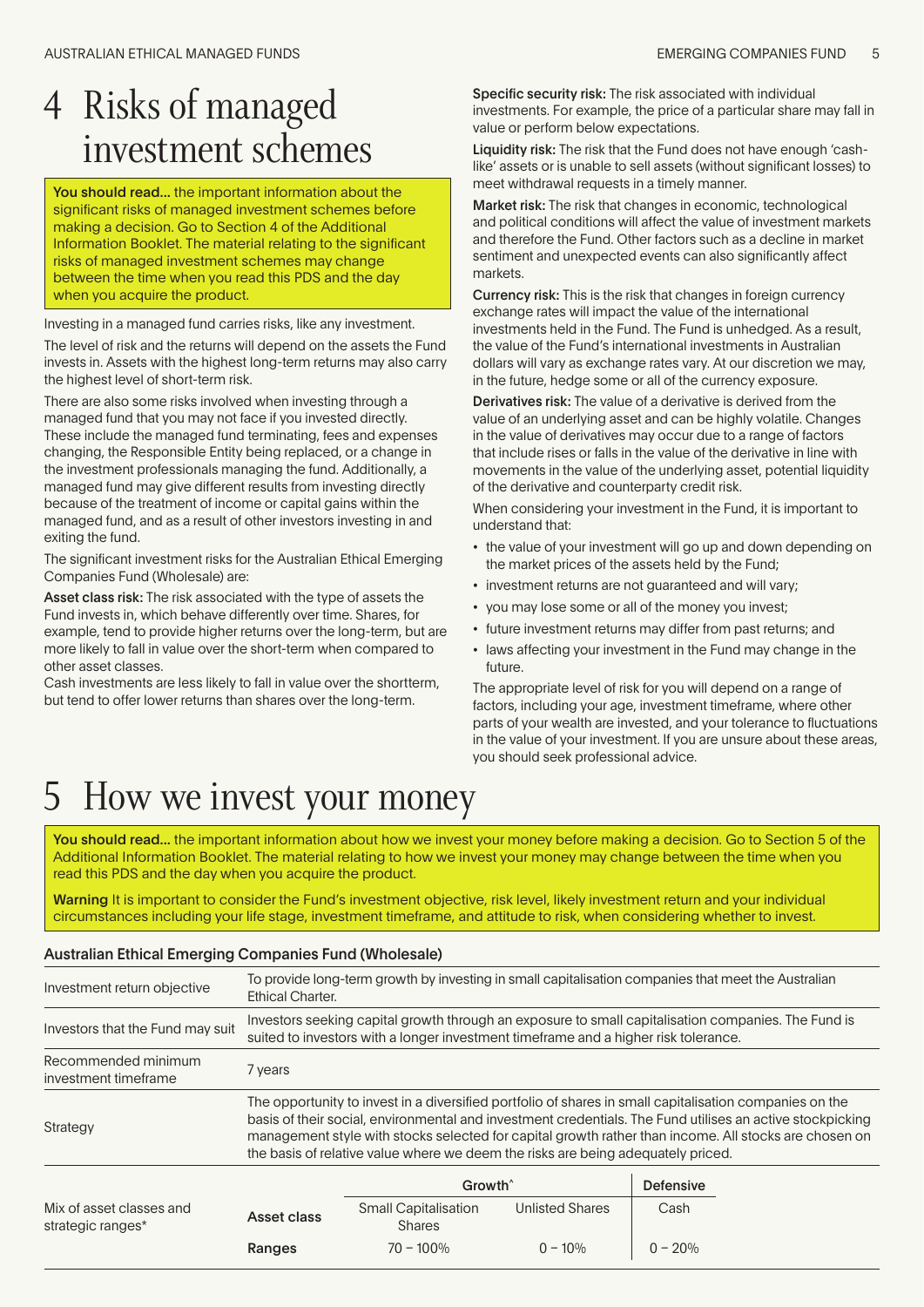# <span id="page-5-0"></span>Australian Ethical Emerging Companies Fund (Wholesale)

| Risk level                               | Verv Hiah                                                                                                                                                                                                                                                                 |
|------------------------------------------|---------------------------------------------------------------------------------------------------------------------------------------------------------------------------------------------------------------------------------------------------------------------------|
| Performance and portfolio<br>information | We may make changes to the Fund from time to time, including changes to the types of investments. We<br>will notify investors of any significant changes. You can also keep up-to-date with the Fund's unit price,<br>performance and portfolio holdings via our website. |

These are indicative asset allocation ranges for the Fund. If market movements, investments into or withdrawals from the Fund, or changes in the nature of an investment cause the Fund to move outside these indicative ranges, this will be addressed by us as soon as reasonaxbly practicable.

^ Up to 20% of the Fund's assets may be allocated to shares not listed in Australian or New Zealand.

# Fees and costs

You should read... You should read the important information about the fees and costs before making a decision. Go to Section 6 of the Additional Information Booklet. The material relating to the fees and costs may change between the time when you read this PDS and the day when you acquire the product.

Changes to fees and maximum allowable fees All fees can change. Reasons might include changing economic conditions or changes in regulation. If we were to increase the fees, we would always give you at least 30 days' notice of any proposed increase.

Please note National Australia Bank Limited ABN 12 004 044 937 ("NAB") has been appointed as the Custodian for the Fund. NAB's role as Custodian is limited to holding the assets of the Fund.

Warning Additional fees may be payable directly to your ASX broker (or your financial adviser who uses a stockbroking service on your behalf) for accessing the Fund through mFund. You should consider the financial services guide provided by your ASX broker (or adviser) and the Statement of Advice provided by your adviser.

Different fees and costs may apply if you are a retail investor. You should read the Australian Ethical Emerging Companies Fund PDS for further information.

# Did you know?

Small differences in both investment performance and fees and costs can have a substantial impact on your long-term returns. For example, total annual fees and costs of 2% of your account balance rather than 1% could reduce your final return by up to 20% over a 30-year period (for example, reduce it from \$100,000 to \$80,000).

You should consider whether features such as superior investment performance or the provision of better member services justify higher fees and costs.

You may be able to negotiate to pay lower contribution fees and management costs where applicable. Ask the fund or your financial adviser.

### To find out more

If you would like to find out more, or see the impact of the fees based on your own circumstances, the Australian Securities and Investments Commission (ASIC) website (moneysmart.gov.au) has a managed funds fee calculator to help you check out different fee options.

This section provides information on the fees and other costs that you may be charged for investing in the Fund. These fees and costs may be deducted from your investment, from the returns on your investment, or from the assets of the Fund as a whole.

Taxes are set out in section 7 of this document.

You should read all the information about fees and costs because it is important to understand their impact on your investment. You can also use this information to compare this product with other managed funds.

If you consult a financial adviser, additional fees may be payable to the adviser. You should refer to the adviser's Statement of Advice for details.

| Type of fee or cost                                                          | Amount | How and when paid |
|------------------------------------------------------------------------------|--------|-------------------|
| Fees when your money moves in or out of the fund*                            |        |                   |
| Establishment fee<br>The fee to open your investment                         | Nil    |                   |
| Contribution fee<br>The fee on each amount contributed to your<br>investment | Nil    |                   |
| Withdrawal fee<br>The fee on each amount you take out of your<br>investment  | Nil    |                   |
| Exit fee                                                                     | Nil    |                   |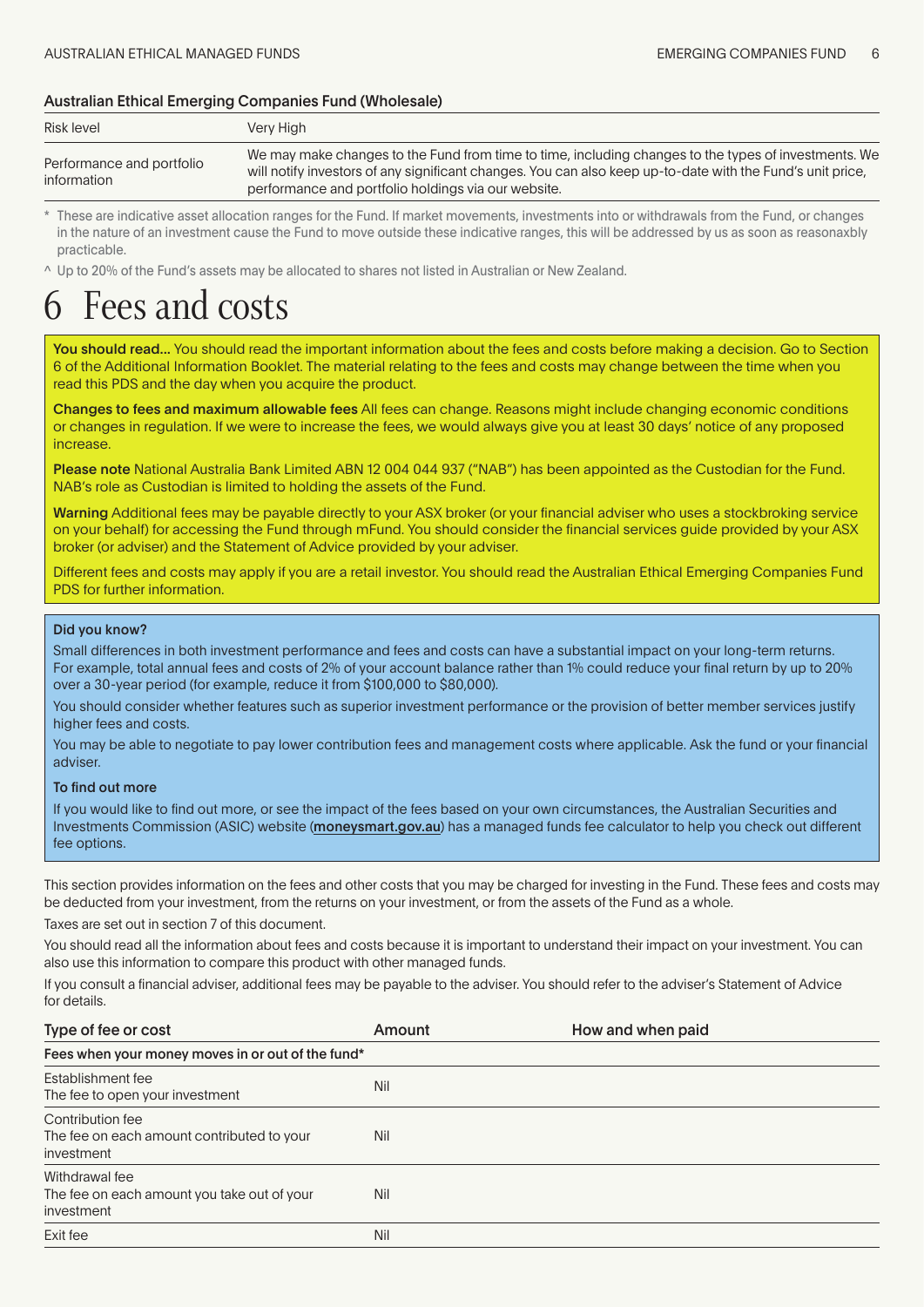<span id="page-6-0"></span>

| Type of fee or cost                             | Amount                                                                                                                 | How and when paid                                                                                                                                    |
|-------------------------------------------------|------------------------------------------------------------------------------------------------------------------------|------------------------------------------------------------------------------------------------------------------------------------------------------|
| <b>Management costs</b>                         |                                                                                                                        |                                                                                                                                                      |
| The fees and costs for managing your investment | Management costs <sup>*@</sup><br>$1.20\%$ per year                                                                    | Management costs are calculated as a percentage<br>of the daily net asset value of the Fund and form<br>part of the daily unit pricing calculations. |
|                                                 | Performance Fee <sup>^</sup><br>20% of the difference between<br>the Fund's daily return and its<br>performance hurdle | If the fund outperforms the benchmark, the fee<br>is deducted from the assets of the Fund and is<br>calculated each business day.                    |
| Service Fees~                                   |                                                                                                                        |                                                                                                                                                      |

| Switching fee                           | Nil |
|-----------------------------------------|-----|
| The fee for changing investment options |     |

\* The buy-sell spread for the Australian Ethical Emerging Companies Fund (Wholesale) is 0.15% as at 1 October 2021. This amount is subject to change without notice. All updates will be published on the fee information page: australianethical.com.au/managed-funds/fees/.

^ In addition to the management costs, the Investment Manager may also receive a performance fee if the Fund outperforms its performance hurdle. Outperformance is determined as at 30 June each year. Please refer to section 6 of the Additional Information Booklet for further information regarding the performance fees.

@ The indirect costs are calculated at 30 June each year based on the previous 12 months. These may change from year to year. Indirect costs, which amount to 0.00% are included in the Management Cost.

~ Please refer to the additional information booklet for more information about adviser service fees.

#### Example of annual fees and costs for the Australian Ethical Emerging Companies Fund (Wholesale) The table below gives an example of how the fees and costs in the Fund can affect your investment over a one year period. You should use this table to compare this product with other managed investment products. Management costs are included in the unit price for the Fund and are inclusive of GST. The management costs shown in the table are calculated on the initial balance of \$50,000. The example does not show the impact of taxation, which will vary for each investor depending on their personal circumstances. Example - Emerging Companies Fund

| $\blacksquare$<br>(Wholesale)          |                                                                                                                 | Balance of \$50,000 with a contribution of \$5,000 during year                                                                                                                                                                                                                                             |  |
|----------------------------------------|-----------------------------------------------------------------------------------------------------------------|------------------------------------------------------------------------------------------------------------------------------------------------------------------------------------------------------------------------------------------------------------------------------------------------------------|--|
| Contribution fees                      | Nil                                                                                                             | For every additional \$5,000 you put in, you will be charged \$0                                                                                                                                                                                                                                           |  |
| <b>PLUS</b><br><b>Management Costs</b> | 1.20% per year                                                                                                  | And for every \$50,000 you have in the Fund you will be charged \$600* each year.                                                                                                                                                                                                                          |  |
| Performance Fee                        | 20% of the Fund's<br>outperformance (net of<br>management fees and<br>excluding any accrued<br>performance fee) | If you had an investment of \$50,000, you would be charged a performance fee of<br>approximately \$1810 (based on the previous financial year)                                                                                                                                                             |  |
| <b>EQUALS</b><br>Cost of Fund          |                                                                                                                 | If you had an investment of \$50,000 at the beginning of the year and you put in<br>an additional \$5,000 during that year, you would be charged fees of: \$2,410.*<br>What it costs you will depend on the managed fund you choose and the fees you<br>negotiate with the Fund or your financial adviser. |  |

The example assumes management costs are calculated on a balance of \$50,000 with the \$5,000 contribution occurring at the end of the first year. Amounts are rounded to the nearest dollar. Additional fees may apply. If you have agreed to pay your adviser a service fee, it will be deducted from your account balance. Percentages expressed to one or two decimal places may have been rounded. There is no establishment fee.

+ The example includes a performance fee estimate of 3.62% based on the 2020/21 financial year outperformance of 18.10% above benchmark. Amounts are rounded to the nearest dollar and will vary from year to year. If you leave the managed investment scheme early, you will not be charged an exit fee.

# How managed investment schemes are taxed

You should read... the important information about how managed investment schemes are taxed before making a decision. Go to Section 7 of the Additional Information Booklet. The material relating to how managed investment schemes are taxed may change between the time when you read this PDS and the day when you acquire the product.

Warning Investing in a registered managed fund is likely to have tax consequences. As each investor's circumstances are different, we strongly recommend you seek professional tax advice before investing.

The following summary tax information is based on the tax laws that were current when this PDS was issued. Refer to the Australian Taxation Office (ATO) website www.ato.gov.au for further details.

The information should not replace professional taxation advice and should not be relied on as a complete statement of the law.

Generally, managed funds do not pay tax on your behalf. You are assessed for tax on any income and capital gains attributed by the managed fund in which you invest, even if you reinvest that income.

At the end of each financial year, we will send you a consolidated statement of all income we have paid you and the tax components.

A guide to help you transfer this information to your tax return is available at australianethical.com.au/tax-guide/ If you decide to sell or transfer units in the managed fund, you may also be liable for tax on the capital gains realised.